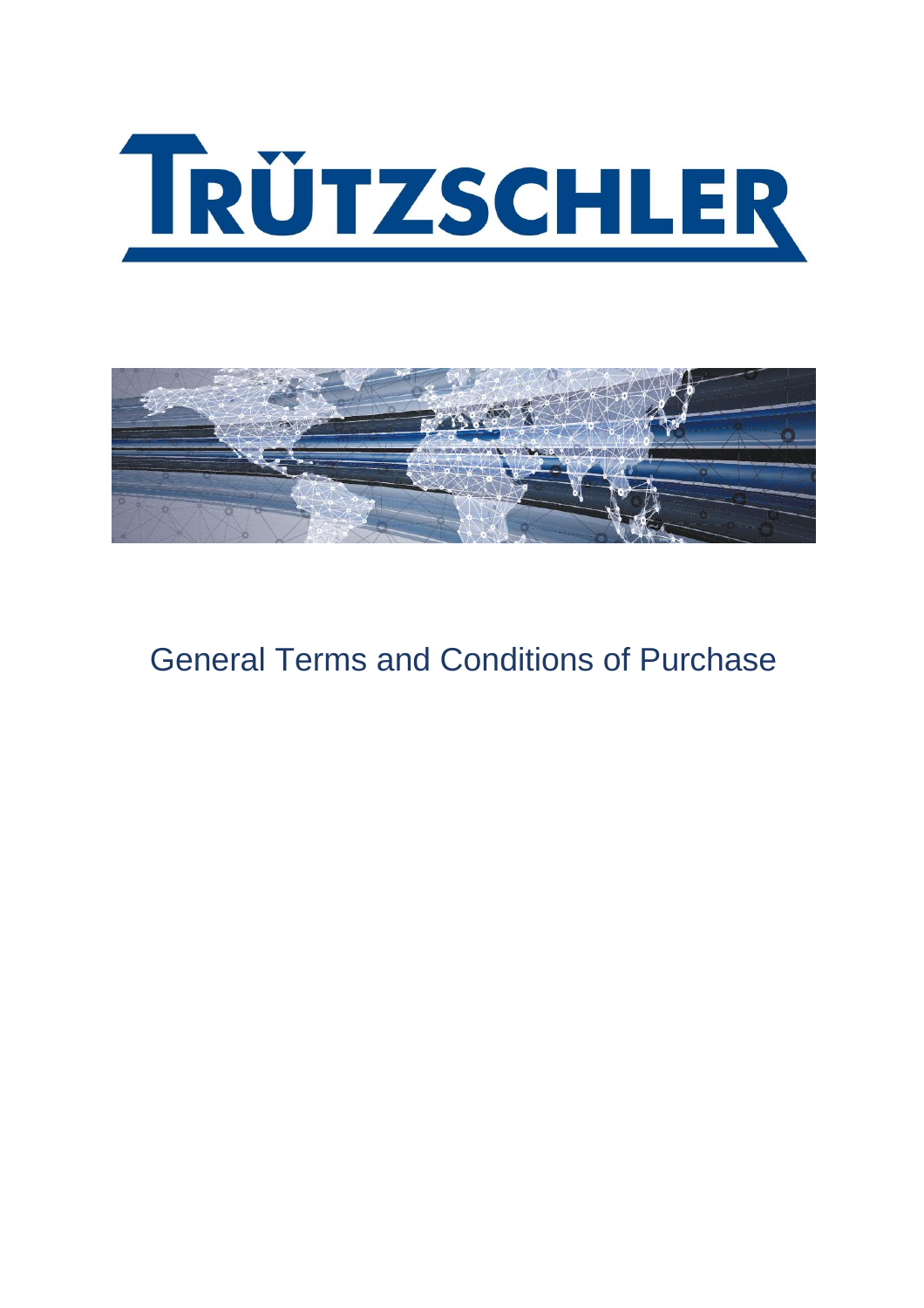# **RÜTZSCHLER**

# **General Terms and Conditions of Purchase**

# **Art. 1 Scope of Appliction**

These General Terms and Conditions of Purchase shall exclusively apply between the companies

# **Trützschler Group SE, or Trützschler Nonwovens & Man-Made Fibers GmbH, Egelsbach, or Trützschler Nonwovens GmbH, Dülmen, or Trützschler Card Clothing GmbH, Neubulach/Oberhaugstett**

as BUYER and the SUPPLIER to all orders of the BUYER and to all contracts of purchase and delivery or services made by the SUPPLIER. SUPPLIER's deviating terms and conditions of sale and delivery shall not be recognized and will not be binding upon the BUYER, unless expressly agreed to in writing by the BUYER. BUYER's T e r m s and Conditions of Purchase shall even apply if the BUYER accepts the SUPPLIER's goods and services without reservation although the BUYER is aware that the SUPPLIER's conditions are contrary to or different from the BUYER's Terms and Conditions of Purchase. BUYER's Terms and Conditions of Purchase shall apply to the BUYER's future purchase orders without any need for another express agreement to that effect.

Any contract amendments, additions and collateral agreements must be in writing. BUYER's Terms and Conditions of Purchase shall apply only to companies as defined in section 310 para. 1 BGB *(German Civil Code)*. Any individual contracts and agreements made between the SUPPLIER and the BUYER shall have precedence. It is agreed that the Terms and Conditions of Purchase shall supplement these contracts and agreements.

# **Art. 2 Placing orders**

Only written orders shall be valid. The SUPPLIER shall confirm the order in writing within a period of 5 working days.<sup>1</sup> Any declaration of acceptance received thereafter shall be deemed to constitute a new offer by the SUPPLIER on the basis of these Terms and Conditions of Purchase.

As a matter of principle, the SUPPLIER shall fulfill his existing obligations by supplying OEM products exclusively. In exceptional cases and with the written consent of the BUYER, The SUPPLIER may subcontract with third parties in order to fulfill his obligations to the BUYER.

To the extent that this is acceptable to the SUPPLIER, the BUYER shall be entitled to demand reasonable modifications of the goods or services to be supplied even after the contract was concluded. Any changes resulting therefrom shall be appropriately taken into account with respect to the date of delivery and any increase or reduction in cost and only valid with the approval of the BUYER.

# **Art. 3 Prices and payment**

The price indicated in the purchase order shall be binding. Unless agreed otherwise in writing, the price shall include delivery duty paid (Incoterms 2010). Unless agreed otherwise in writing, place of destination shall be the address of the BUYER. Price increases shall be valid only if confirmed by the BUYER in writing.

After delivery, invoices shall be submitted to the BUYER separately in duplicate, specifying the order number, purchase order item and commission number. In the case of shipments within the European Union, the respective Intrastat number and the weight must also be indicated. If waste disposal is involved, the SUPPLIER shall enclose the respective waste disposal permit on his own initiative.

The value-added tax shall be shown separately on the invoice.

Unless agreed otherwise in writing, the purchase price shown on the purchase order shall become due 30 days from completion of the delivery/service and receipt of the invoice. If the purchase price is paid within 14 days from completion of the delivery/service and receipt of the invoice, the SUPPLIER shall grant a 3 % discount.

The BUYER shall be entitled to rights of offset and retention to the extent permitted by law.

# **Art. 4 Minimum wage**

The supplier warrants that he at least pays the legal minimum wage to his employees and meets all other commitments from the minimum wage law, without exception.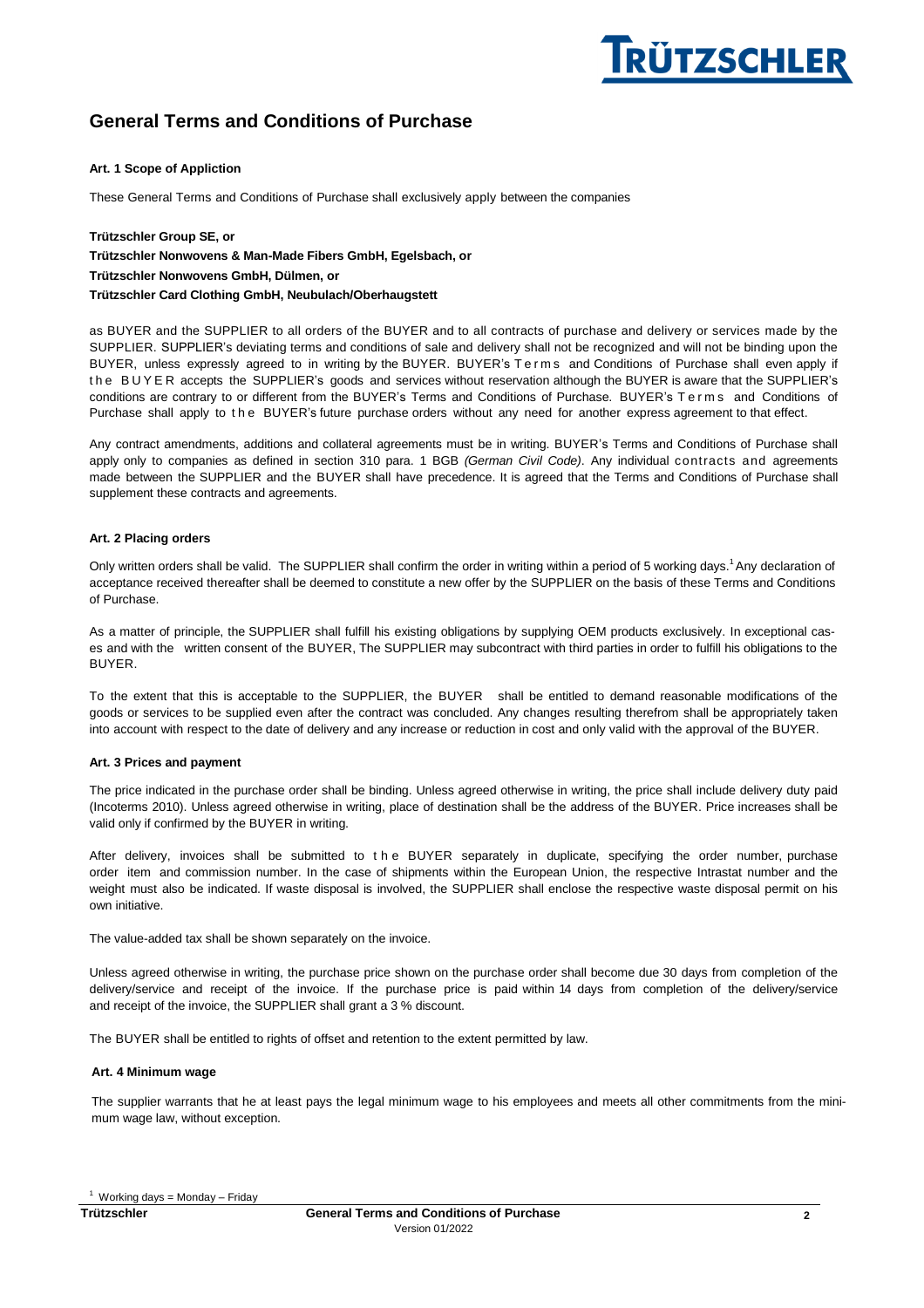

The supplier warrants, if he engages in the course of an order a subcontractor or temporary staff of a lender with the provision of works and services to oblige such subcontractor and or lender to assure that he at least pays the legal minimum wage to his employees on time.

If employees of the supplier or employees of a subcontractor or temporary staff of a lender engaged by the supplier claim payment from Trützschler pursuant to § 13 MiLoG, the supplier shall reimburse all associated costs to Trützschler.

# **Art. 5 Packaging**

The goods shall be packaged in accordance with the HPE (German Federal Association for Wooden Packages, Pallets and Export Packaging) packaging guideline, as amended and valid at the time of placing the order. The amount of packaging material used shall be no more than needed for this purpose.

The SUPPLIER shall make sure that the packaging is in compliance with applicable environmental regulations. The SUPPLIER shall take back freight prepaid any packaging material that is reusable or not environmentally appropriate.

#### **Art. 6 Term of delivery**

The dates of delivery specified on the purchase order shall be binding.

The SUPPLIER is obligated to inform the BUYER promptly in writing if circumstances arise or can be foreseen by the SUPPLIER which makes it impossible for the SUPPLIER to comply with the agreed date of delivery.

In the event of a delay in delivery, the BUYER shall be entitled to the statutory claims. Specifically, after an adequate period of time granted by the BUYER has expired without results, the BUYER shall be entitled to withdraw from the contract or to demand damages instead of the goods or services. Specifically, granting of an additional period will be dispensable if it was obvious that the BUYER was only interested in a timely delivery.

If the delay in delivery is the result of force majeure (such as natural disasters, war, labor disputes, government intervention, etc.), which are beyond the control of the SUPPLIER, the term of delivery shall be extended accordingly. The SUPPLIER shall inform the BUYER promptly orally or in writing of the beginning and the end of such circumstances and at the same time agree with the BUYER on appropriate countermeasures, such as the fastest possible transportation, and carry them out.

The BUYER shall be released in whole or in part from the obligation to accept the ordered goods/services and shall be entitled to withdraw from the contract insofar as, taking into account of the financial interests of the BUYER and due to the delay caused by force majeure, the goods/services can no longer be used by the BUYER .

#### **Art. 7 Performance/ place of performance/ passing of risk/ documents**

The SUPPLIER shall perform the contract in compliance with all the requirements of building, occupational safety and environmental laws as well as all the technical regulations which contain the generally accepted rules of engineering, environmental and safety engineering. If the contract is for supplying machines or plants, this shall include all the goods and services needed for a start-up in accordance with the rules and permits.

Unless agreed otherwise in writing, the delivery shall be duty paid (Incoterms 2010).

Unless agreed otherwise in writing, delivery shall be at the address of the BUYER. Place of performance shall be the address of delivery specified by the BUYER. The risk shall pass only with the delivery of the ordered goods at the delivery address specified by the BUYER. In the event that the BUYER indicates in the purchase order an order number, commission number or item number, the SUPPLIER shall be obligated to enter this number on the entire correspondence and on all shipping documents and delivery notes.

Special documents required by law, such as safety data sheets, in particular for the delivery of hazardous substances, must accompany the delivery in the currently valid version and without any separate request.

The extra processing required by the BUYER because these numbers were entered incorrectly or not at all, or because of erroneous or missing documentation, and the consequences of any delays caused thereby shall be borne by the SUPPLIER.

#### **Art. 8 Security Standards**

The SUPPLIER shall comply with appropriate standards of security with respect to goods, staff and business partner to ensure the safety of the supply chain and will a safety explanation send to the BUYER upon request any time.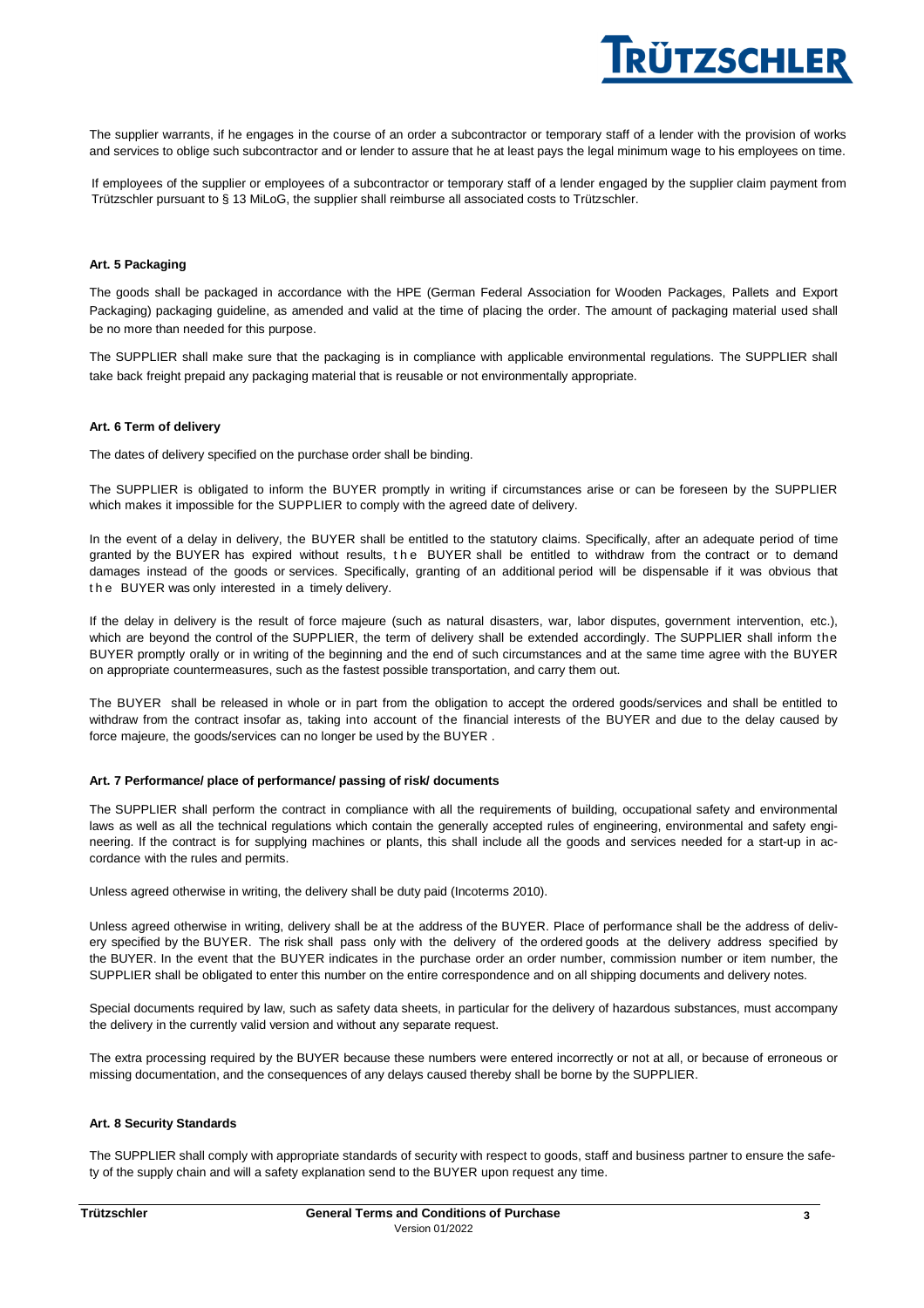

# **Art. 9 Defects of quality**

The SUPPLIER warrants that the goods and services to be supplied are free of defects, comply with the specifications as stipulated in the order, have been developed and manufactured in accordance with the state of the art, are usable with-out limitation for the purpose for which they are intended under the terms of the contract and are in compliance with all relevant legal provisions, regulations and directives imposed by governmental authorities and specialist associations.

Any obvious defects detected in the delivered goods shall be examined by the BUYER within an adequate period of time for any variances in quality and quantity. The notification of a defect shall be timely if the SUPPLIER receives it within a period of 5 working days from delivery of the goods, or in the case of hidden defects, from discovery of the defect.

The BUYER shall be fully entitled to the statutory claims based on defects; the BUYER shall be entitled in any case to demand, at the option of the BUYER, that the SUPPLIER remedy the defect or replace the defective good with a new one. The BUYER expressly reserves the right to damages, including but not limited to the right to damages instead of receiving the goods/services. In case of imminent danger, the BUYER shall be entitled to remedy the defect at the SUPPLIER's expense.

The limitation period of claims based on defects in quality shall be 24 months from the point in time when the delivered goods are complete, free of defects and put into service, and shall end no later than 36 months from delivery.

The SUPPLIER is obliged for the purpose of supplementary performance to bear the relevant expenses, including all costs arising in connection with the defect detention and remedial expenses, even if the expenses are incurred by the BUYER or the customers of the BUYER, in particular investigation cost, removal and installation costs, shipping, travel, labor and material costs. This applies even if the expenses increase because the goods and services are located at a different place than the place of performance.

# **Art. 10 Proprietary rights**

The SUPPLIER warrants that no rights of third parties shall be violated in connection with and by the goods/services he delivered.

In the event that a third party asserts claims against the BUYER for infringement of proprietary rights in connection with the goods/services supplied, the SUPPLIER shall be obligated to indemnify the BUYER against these claims when first requested by the BUYER in writing.

The SUPPLIER's duty to indemnify shall apply to any and all expenses which the BUYER will necessarily incur as a result of or in connection with the claim asserted against the BUYER by a third party. The limitation period shall be 36 months from the passing of risk.

# **Art. 11 Product liability**

To the extent that the SUPPLIER is responsible for personal injury or damage to property caused by a faulty product supplied by the SUPPLIER, the Supplier shall be obligated to indemnify the BUYER to that extent and when first requested against any third party claims for damages resulting therefrom.

Furthermore, within the scope of the SUPPLIER's liability for injury or damage as defined in para. 1, the SUPPLIER shall also be obligated to refund any expenses under sections 683, 670 BGB (German Civil Code) or under sections 830, 840, 426 BGB (German Civil Code), which are incurred in connection with a recall action carried out by the BUYER.

The SUPPLIER shall be obligated to maintain at the SUPPLIER's expense a product liability insurance with adequate coverage. Any additional claims for damages shall remain unaffected.

# **Art. 12 Retention of title**

The BUYER shall retain title to any parts or materials that the BUYER may make available to the SUPPLIER. Any processing or transformation by the SUPPLIER shall be carried out on the behalf of the BUYER.

If the goods to which the BUYER retains title are processed with other objects not belonging to the BUYER, the BUYER shall acquire co-ownership of the new good in proportion of the value of the BUYER's goods to the value of the other processed objects at the time of processing.

If the goods made available by the BUYER for manufacturing of the goods to be delivered is inseparably mixed or connected with other objects not belonging to the BUYER, the BUYER shall acquire co-ownership of the new good in proportion of the value of the good to which the BUYER retains title, to the value of the other mixed or combined objects at the time of the mixing or combining.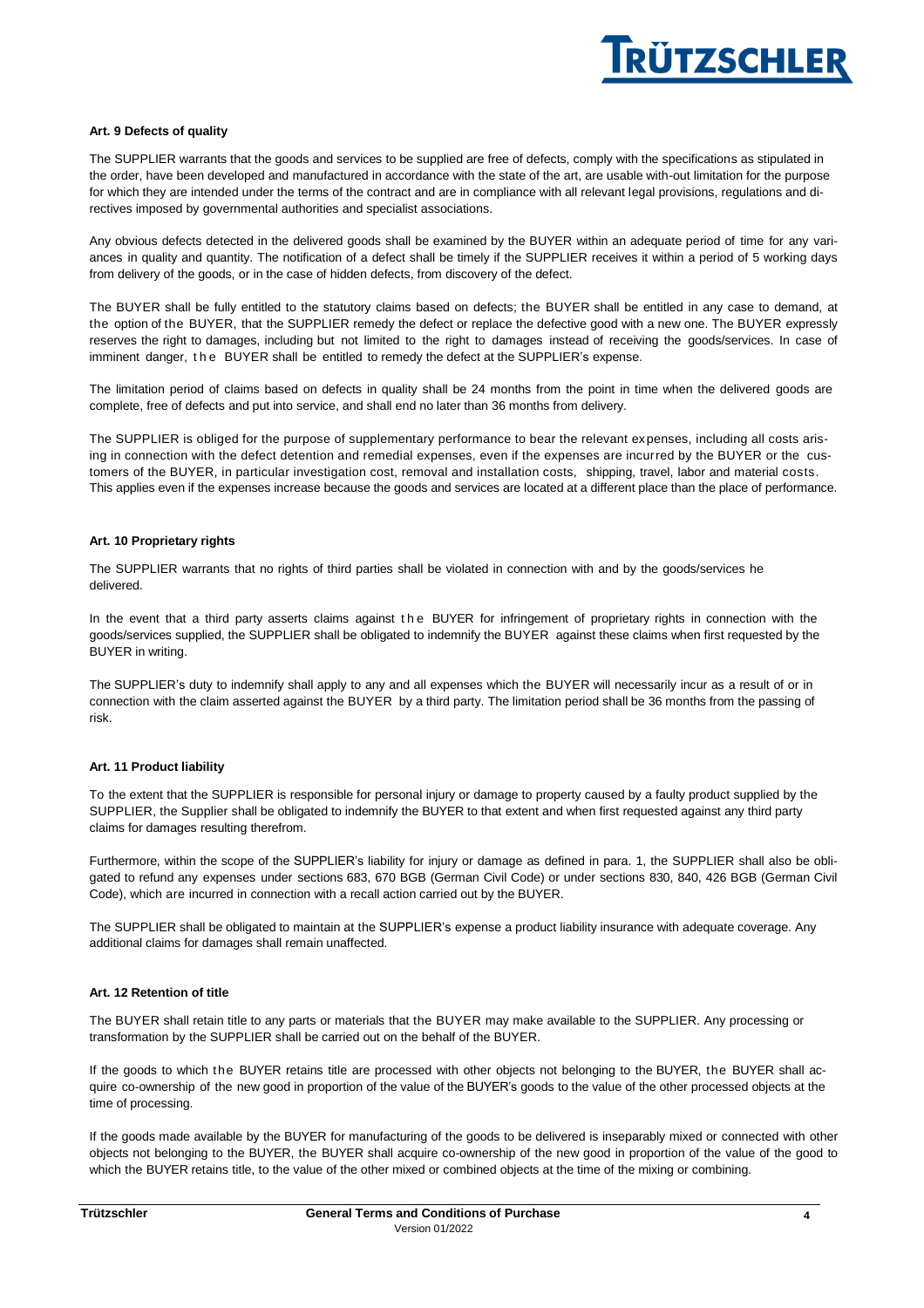

If the processing is done in such a way that the SUPPLIER's good must be considered to be the main good, it is understood that the SUPPLIER shall transfer co-ownership to the BUYER on a prorated basis.

The SUPPLIER shall hold the sole property or the joint property in custody for the BUYER as the trustee.

# **Art. 13 Spare parts and expendables**

The SUPPLIER shall ensure that spare parts and expendables will be available for a period of 10 years from delivery so that the goods can be kept in working order.

#### **Art. 14 Quality assurance/ inspection**

Upon request, the SUPPLIER shall provide evidence that he has introduced a quality assurance system. The SUPPLIER shall make sure that the goods to be supplied by the SUPPLIER are in compliance with BUYER's quality specifications and the SUPPLIER shall provide proof of this compliance. The BUYER shall have the right to inspect by prior appointment, in the SUPPLIER's plant or in the plants of SUPPLIER's subcontractors, the goods and/or the progress in manufacturing. The inspection may be carried out by the BUYER, a third party charged with this task or together with the customer of the BUYER.

Neither the quality assurance nor the inspection by the BUYER or a third party charged with this task shall signify an acceptance in the legal sense and it shall not release the SUPPLIER from his duties of performance and warranty.

# **Art. 15 Manufacturing recodes/ tools**

Any tools, models, matrices, templates, samples, drawings, calculations or other records, which the BUYER makes available to the SUPPLIER for carrying out BUYER's order, embody BUYER's know-how and shall remain the property of the BUYER. They must be used exclusively to carry out BUYER's order and may not be made available to third parties, neither for inspection nor for any other use, without the express prior consent of the BUYER.

This requirement of prior consent shall also apply to supplying third parties with products or parts which the SUPPLIER is manufacturing by making use of the BUYER's know-how. Individuals or companies, which are involved in any manner with the distribution of the s products of the BUYER', shall also be deemed to be third parties.

Tools shall become the property of the BUYER,if the SUPPLIER manufactures them, or has them manufactured, specifically for carrying out BUYER's order and if the manufacturing cost has been amortized via the prices paid by the BUYER for the goods he delivered.

If our contractual relationship ends – for whatever legal ground – before the cost of manufacturing the tools has been amortized in full, the BUYER shall be entitled, but not obligated, to acquire ownership of the tools by paying the amount which at the time of termination is still unamortized.

The SUPPLIER agrees to insure at SUPPLIER's expense the tools, which are the property of the BUYER, against loss by fire, water and theft. The SUPPLIER is obligated to carry out in a timely manner any needed maintenance and inspection work at the expense of the SUPPLIER. The SUPPLIER shall promptly report any failures.

In the event of non-compliance with these duties, the SUPPLIER shall be obligated to compensate the BUYER for any loss resulting therefrom. Any right of retention with respect to the BUYER's tools and records is expressly excluded.

#### **Art. 16 Confidentiality/Non-disclosure**

The SUPPLIER agrees not to disclose BUYER's know-how (see art. 15) and any other commercial and technical information as well as other operational matters of which the SUPPLIER gains knowledge in the course of the business relationship with the BUYER, for as long as these information or operational matters do not become public knowledge independently from the SUP-PLIER's conduct. Subcontractors shall be obligated to enter into a non-disclosure agreement with the same content.

The non-disclosure agreement shall continue to apply beyond the end of the contract.